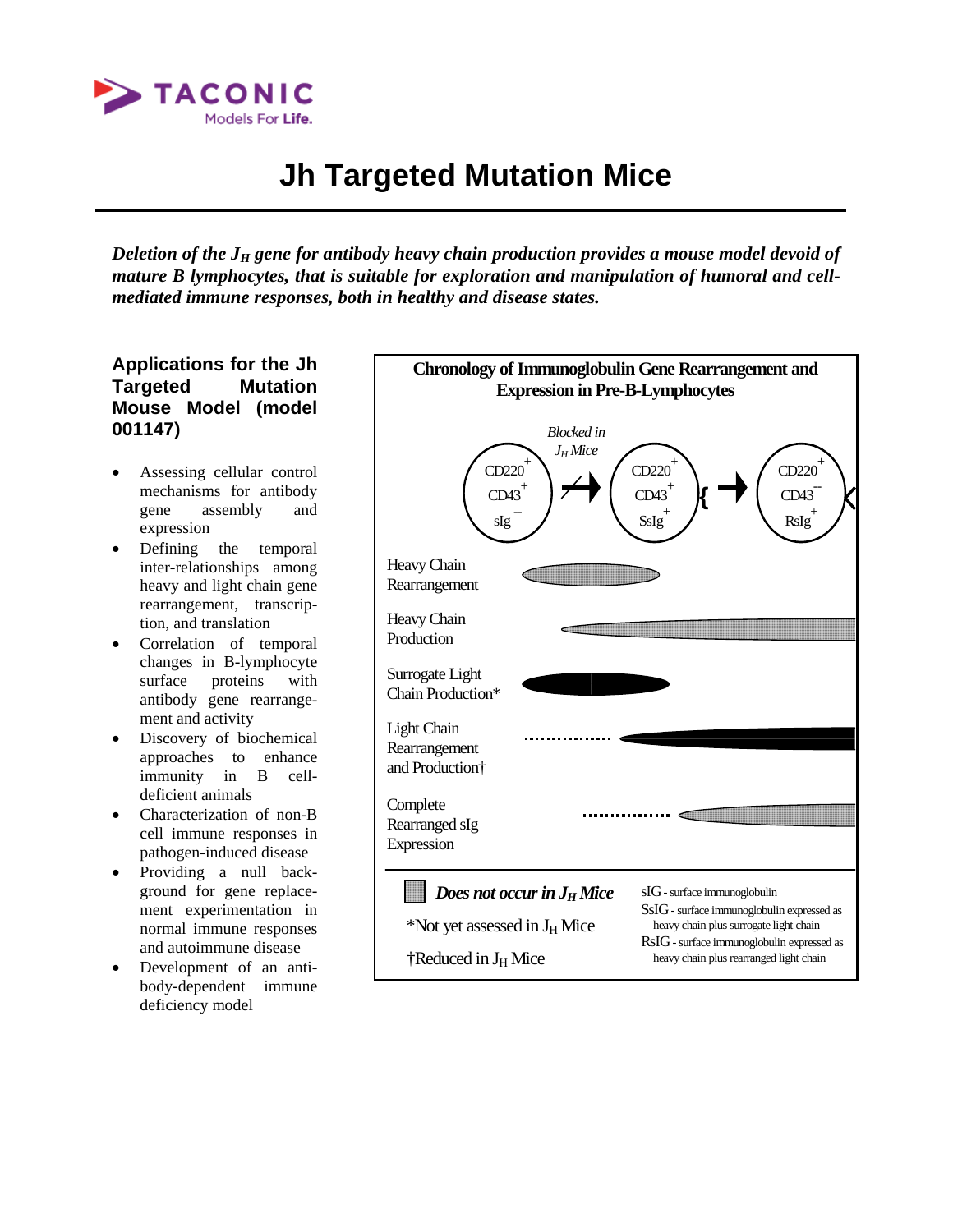

#### **Features of the Jh Targeted Mutation Mouse1**

- Deletion of all four  $J_h$  gene segments and the JhQ52 segment of the antibody heavy chain locus
- No rearrangement of  $V_H(D)_H J_H$  segments in the genome of B-lymphocyte precursor cells
- An accessible (transcribed)  $V_H$  locus in Blymphocyte precursor cells
- No detectable IgM or IgG in serum
- Absence of mature (surface immunoglobulin) B-lymphocytes, bone marrow, and periphery
- Precursor B cells  $(B220<sup>+</sup>$  cells) reduced in bone marrow by two to four fold and represent the immature large cell fraction
- B cell differentiation blocked at the large, CD43<sup>+</sup> precursor stage
- Apparently normal development and surface phenotype of T cells
- Normal quantity of T cells in spleen (relative quantity enriched two to five fold due to reduced cells in the B-lymphocyte lineage)
- No Peyer's patches or M cells
- No follicular dendritic cells

## **Scientific Profile of the Jh Targeted Mutation Mouse Model**

**Immunoglobulin (antibody) synthesis by Blymphocytes is an integral part of the immune defense system.** The production of antibodies that together provide an astonishing diversity of antigen recognition sites is accomplished in part by somatic DNA recombination in developing Blymphocytes. Specifically, loci encoding the variable regions of antibody light chains and heavy chains undergo recombination in early stages of Blymphocyte differentiation. Each B cell becomes committed to expressing one of the many possible variable chain combinations for each of the light and heavy chains. In addition to ensuring that each B cell contributes a unique antigen-recognition site to the vast diversity generated by the Blymphocyte population, these recombination events also are regulators of B-lymphocyte development that ensure maturation of fully functional B cells.

**During recombination, regions of DNA that will compose the final encoding regions for the antibody light chain or heavy chain are spliced together in a prescribed order.** The spliced (recombined) DNA assemblage for the variable

region of the heavy chain is composed of one gene segment from each of three loci,  $J_H$ ,  $(D)_H$ , and  $V_H$ . Prior to recombination these segments were widely separated on the chromosome. Similarly, the recombined light chain assemblage consists of distant gene segments (located on a different chromosome from the heavy chain loci), designated  $J_L$  and  $V_L$ . In both mouse and humans, each of these five loci in the embryonic genome includes anywhere from a few to a few hundred tandemly arranged genes. For example, four  $J_H$ gene segments are present on the mouse chromosome prior to recombination, but only one is incorporated into the final heavy chain encoding sequence after recombination.

**Current evidence supports the concept that somatic recombination proceeds in each pre-B cell in a specific temporal pattern**. Through investigation using murine models, it appears that the recombination of the heavy chain components occurs first, beginning with linkage of a  $(D)$ <sub>H</sub> gene segment to a  $J_H$  segment. Subsequent attachment of the  $V_H$  segment to the  $(D)_H$  portion of the  $(D)$ <sub>H</sub>J<sub>H</sub> segment generates the linear DNA region from which the  $V_H(D)_H J_H$  (heavy chain variable region) transcript is derived. Light chain recombination, in which  $V_L$  and  $J_L$  segments become linked to produce a single,  $V_L J_L$  lightchain DNA assemblage, appears to follow assembly and expression of the recombined heavy chain. However, evidence, including from the Jh Targeted Mutation Mouse, exists to suggest that some degree of light chain rearrangement can precede heavy chain rearrangement and expression.

**The Jh Targeted Mutation Mouse Model**  carries a targeted deletion of the J<sub>H</sub> locus, such **that mice are homozygous for absence of all four**  $J_H$  **gene segments.**<sup>1</sup> As a result, cells cannot produce a complete, recombined version of the variable region of the heavy chain. Analyses of cells from the B-lymphocyte lineage  $(B220<sup>+</sup>$  cells) revealed that there are no rearranged  $V_H(D)_H$  or  $V_H(D)_H J_H$  segments. Thus, it appears that loss of  $J_H$  genes prevents not only the assembly of the complete heavy chain variable region, but prevents linkage of the  $V_H$  and  $(D)_H$  regions, in spite of the ability of the cells to transcribe the  $V_H$  gene alone.<sup>1</sup> These data confirm the need for linkage of  $(D)_{\text{H}}$ and  $J_H$  segments prior to the addition of the  $V_H$ segment.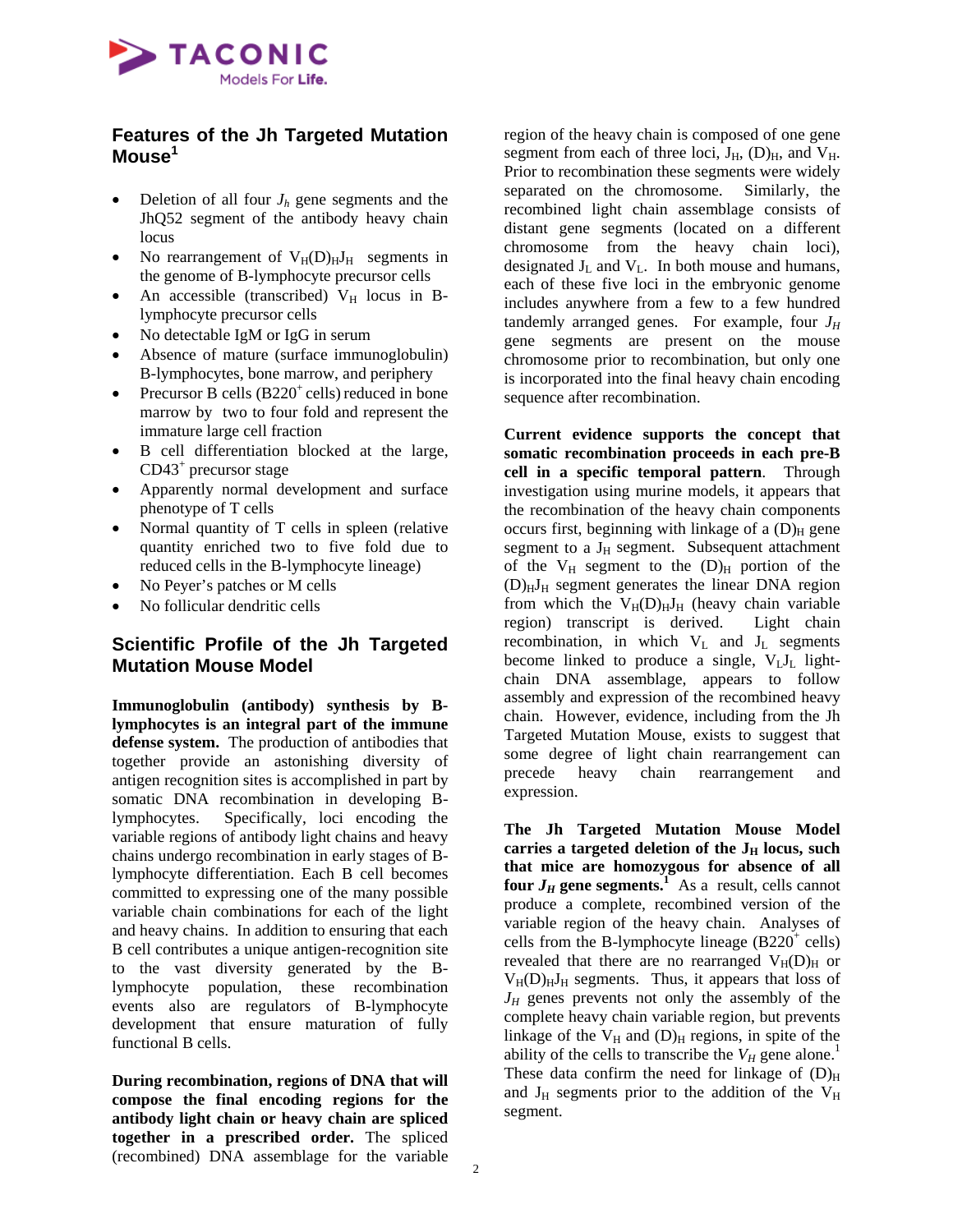

**Jh Targeted Mutation Mice have no detectable IgM or IgG in serum.<sup>1</sup>** This implies a complete interruption of functional antibody formation in the absence of  $J_H$  genes. However, a low level (about 1% of normal) of rearrangement of the light chain kappa (κ) gene family is detected in total bone marrow.<sup>1</sup> Cell sorting of bone marrow samples from Jh Targeted Mutation Mice revealed that this light chain recombination is attributable to a subset of  $CD220<sup>+</sup>$  cells (B cell lineage) that are large, immature, and carry the surface protein CD43<sup>+</sup>. About 2.5% of these  $CD220^{\degree}/CD43^{\degree}$  cells demonstrated reassembled light chains, and at a level equivalent to about half that achieved by the same cell population in wild-type mice.<sup>1</sup>

**Cells of the B lineage in Jh Targeted Mutation Mice are drastically altered by the absence of**  the  $J_H$  genes, both in their developmental **progression and in cell quantity.<sup>1</sup>** Cells beyond the  $CD220^{\circ}/CD43^{\circ}$  stage (such as smaller, CD43<sup>-</sup> cells) are not seen in bone marrow, and there are no mature (immunoglobulin-bearing) Blymphocytes in spleen, bone marrow, lymph nodes, peripheral blood, or peritoneum. Furthermore, total quantities of B-lineage cells are reduced in bone marrow compared to wild-type mice by two to four fold. However, T-lymphocyte development appears to proceed normally in Jh Targeted Mutation Mice, as evidenced by a normal surface phenotype and absolute quantity of cells in the spleen. Splenic lymphocytes are enriched (from two to five times normal) for T cells due to the B cell deficit.

**The Jh Targeted Mutation Mouse Model provides a null background for the antibody**  heavy chain  $J_H$  gene segment, which makes it **suitable for experimentation in mechanisms of B cell differentiation and antibody production.** Transgenic rescue of antibody synthesis by adding specific murine genes to this background can aid in defining immune mechanisms in normal and disease states. For example, a mouse line has been developed through intercrossing of Jh Targeted Mutation Mice and another line with severe autoimmune manifestations.<sup>2</sup> Animals from the resultant cross lacked mature B cells and antibodies, had no signs of autoimmune tissue destruction and a reduced T cell activity. This same intercrossed strain was further bred with mice carrying a mutant transgene for a reassembled heavy chain (IgM) that would appear on cell surfaces but not be secreted. This model has provided insight into the essential role of

surface immunoglobulins on B-lymphocytes in autoimmune disease expression.<sup>3</sup> Additionally, transgenes encoding portions of the heavy chain locus derived from humans were able to restore some aspects of humoral immune function when bred into the Jh Targeted Mutation Mouse Model.<sup>4</sup>

## **Origin of the Model**

The Jh Targeted Mutation Mouse Model was developed by Dennis Huszar and colleagues at GenPharm International. Elimination of the *JH* gene region, which normally carries four  $J_H$  loci, was accomplished by electroporation of cultured AB-1 embryonic stem cells derived from strain 129 Sv/Ev Mice, with a targeting vector in which  $J_H$  genes were replaced with a *neo* expression cassette.<sup>1</sup> Cells that successfully incorporated the construct were identified and injected into C57BL/6J blastocysts to generate chimeric mice. Male chimeras then were bred with C57BL/6J females. Heterozygous offspring expressing the targeted heavy chain locus were interbred to generate mice that were homozygous for the  $J_H$ deletion, as identified by Southern blot hybridization of tail DNA.

The Jh Targeted Mutation Mice were transferred from GenPharm to Yale University in 1992 on a mixed 129 x B6 background. At Yale the mice were backcrossed several generations to C.B-Igh1*b*  congenic mice and then backcrossed to BALB/c mice for two generations before being bred to homozygosity. Thus, the mice are approximately 99% BALB/c in origin. The foundation colony is maintained through homozygous brother x sister matings in a plastic isolator. The production is maintained in a Murine Pathogen Free (MPF™) Isolated Barrier Unit.

Taconic provides Jh Targeted Mutation Mice in collaboration with Medarex, Inc., which has offered to make this promising model available to the scientific research community. Under agreement with Medarex, Taconic will provide Jh Mice to researchers with the stipulation that *crossbreeding of Jh Targeted Mutation Mice prohibits breeding the Mice with a mouse of another strain containing human Ig genes.* Any crossbreeding with the Jh Mice is subject to these terms, and an agreement to this effect is to be made by researchers who wish to crossbreed the Jh Targeted Mutation Mouse Model.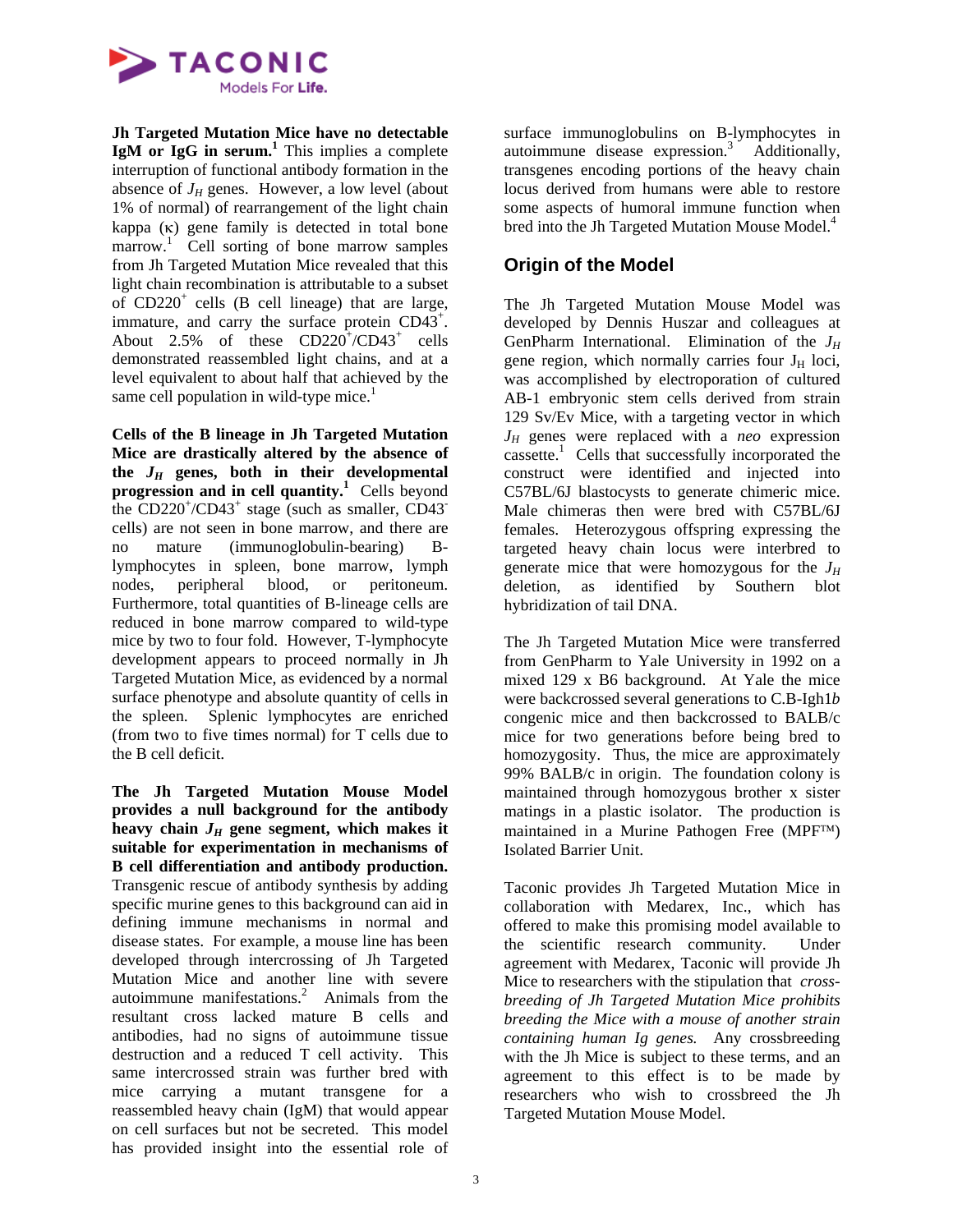

## **Ready for Your Experiments**

Taconic Transgenic Models are produced and maintained in Isolator Barrier Unit  $(BU^{TM})$ facilities. Mice are shipped in Taconic Transport Cages  $(TTC^{TM})$  and come with an up-to-date health report documenting their Murine Pathogen Free  $(MPF^{TM})$  health status. Barrier housing conditions are recommended for maintenance of Jh Targeted Mutation homozygous mice.

## **Related Mouse Models from Taconic**

Taconic provides a number of mouse models relevant to immune system function, including mutational, knockout, and microinjected models on a variety of backgrounds. Call or fax to inquire about the following additional models:

- **nude (models B6NU, B6NBO, BALBNU, BLBANU, NCRNU, NSWNU and NMRINU) –** heterozygous or homozygous for the nude gene, conferring in homozygous mice a T-lymphocyte deficiency due to absence of a functional thymus, but no altered T-cell immunity in carrier (heterozygous) mice
- **scid (models CB17SCRF, CB17SC, ICRSC and NODSC) –** homozygous for the *scid* (severe combined immunodeficiency) gene, lacking both T- and B-lymphocytes, serves as a model for immunity research and a host for xenotransplanation studies
- **scid-beige (model CBSCBG)** homozygous for the *scid* (severe combined immunodeficiency) gene and *beige* mutation, lacking both T- and B-lymphocytes and exhibiting impaired macrophage and NK cell function; serves as a model for immunity research and a host in xenotransplantation studies
- **beige-nude-xid (model NIHBNX)** homozygous for *nude* and *beige* mutations, and carrying an X-linked *xid* mutation; lacking normal thymic development and Tlymphocytes, exhibiting impaired function of macrophages, NK cells, and B-lymphocytes; serves as a model for immunity research and a host in xenotransplantation studies
- **Abb Targeted Mutation (models 004026 and ABBN12**) – exhibiting depletion of  $CD4^+$ T-lymphocytes and deficiency in MHC Class II proteins due to disruption of the *Abb* gene, useful in transplantation, gene therapy, and immunological disease research
- **B2m Targeted Mutation (models 004020 and B2MN12**) – depleted of  $CD8^+$  Tlymphocytes due to disruption of the *B2m* gene; useful in transplantation, gene therapy, and immunological disease research
- **Abb/B2m Double Targeted Mutation (model 004080)** – lacking MHC Class II and reduced in MHC Class I expression, deficient in both  $CD4^+$  and  $CD8^+$  T-lymphocytes
- **Fcer1g (FcR**γ**) Targeted Mutation (models 000584 and 000583)** – exhibiting impaired function of macrophages, neutrophils, mast cells, basophils, and NK cells due to lack of the gene encoding the  $\gamma$  subunit of the cell surface receptor proteins, FcγRIII and FcεRIγ
- **Fcgr2b (Fc**γ**RII) Targeted Mutation (models 000579 and 000580)** – exhibiting dysfunctional immune inhibitory pathways due to lack of the gene encoding FcγRIIβ, a low affinity IgG receptor
- **Pfp Targeted Mutation (model PFPN12)** exhibiting a deficiency in perforin, a protein essential for cytotoxic activities of NK cells; useful for studies of immune suppression and transplantation
- **Rag2 Targeted Mutation (models 000461, 000601, RAG2 and RAGN12)** – lacking mature B- and T-lymphocytes, due to inactivation of the *Rag2* (recombination activating 2) gene required for V(D)J rearrangement; useful for vaccine development, transplantation studies, and hematopoiesis research
- **Pfp/Rag2 Double Targeted Mutation (model 001177)** – lacking both *Pfp* and *Rag2* genes, exhibiting a severe depletion of functional NK cells and of B- and Tlymphocytes; useful for vaccine development, transplantation studies, and studies of the immune system
- **Rag2 Targeted Mutation-HY Microinjected Mouse (model 004079)** – lacking endogenously derived mature B- and Tlymphocytes but with expression of receptors for the HY antigen, which rescues  $CD8<sup>+</sup>$  cell development in females

**References Cited:** 

- 1. Chen J., Trounstine M., Alt F.W., Young F., Kurahara C., Loring J.F., Huszar D. (1993) **Immunoglobulin Gene Rearrangement In B**  Cell Deficient Mice Generated by Targeted Deletion of the  $\mathrm{J_{H}}$ **Locus.** *International Immunology*, Vol. 5, pp. 647-656.
- 2. Shlomchik M.J., Madaio M.P., Ni D., Trounstine M., Huazar D. (1994) **The Role of B Cells in lpr/lpr-Induced Autoimmunity.** *Journal of Experimental Medicine*, Vol. 180, pp. 1295-1306.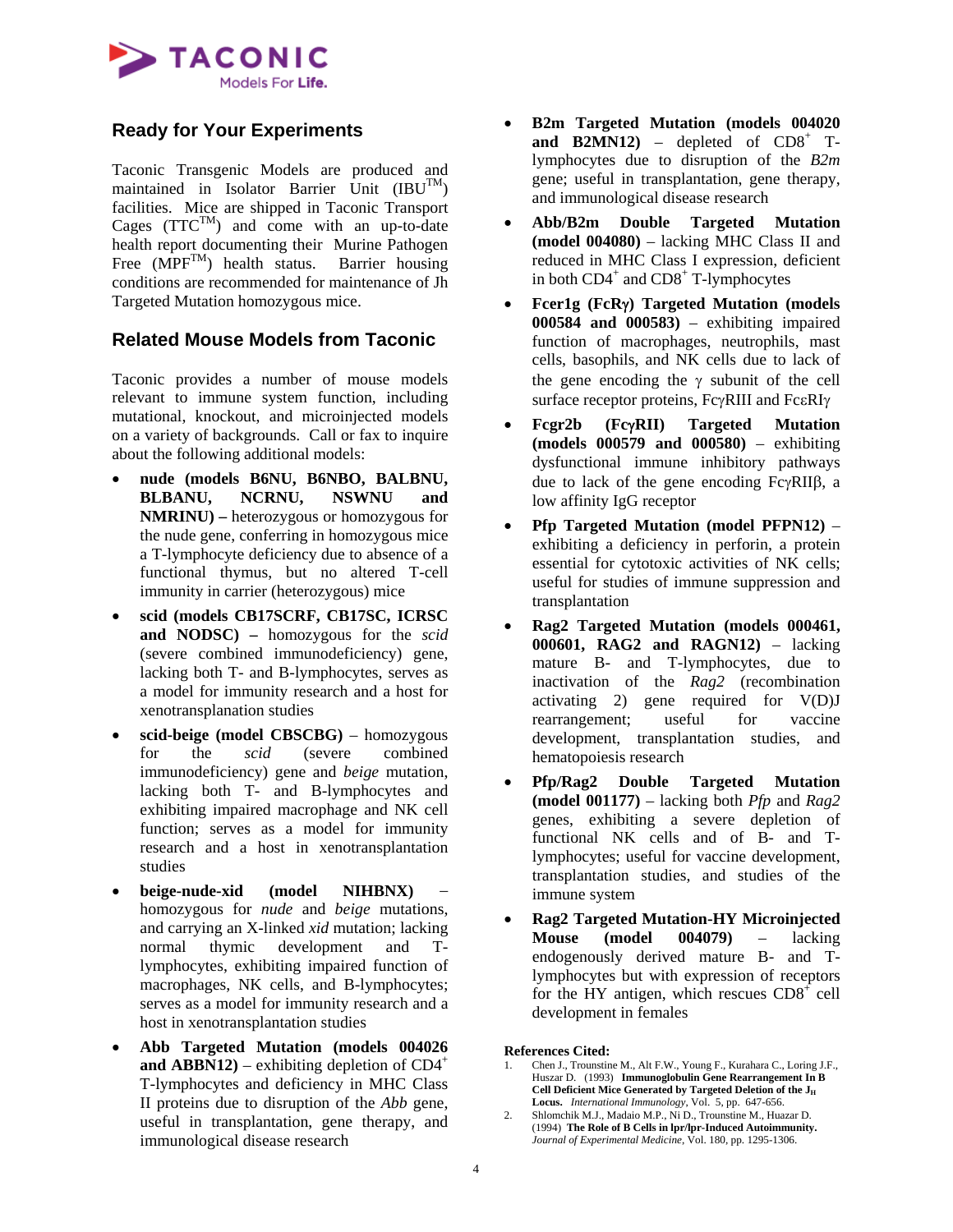

- 3. Chan O.T.M., Hannum L.G., Haberman A.M., Madaio M.P., Shlomchik M.J. (1999) **A Novel Mouse with B Cells but Lacking Serum Antibody Reveals an Antibody-Independent Role for B Cells in Murine Lupus.** *Journal of Experimental Medicine*, Vol 189, pp. 1639-1647.
- 4. Taylor L.D., Carmack C.E., Huszar D., Higgins K.M., Mashayekh R., Sequar G., Schramm S.R., Kuo C-C., O'Donnell S.L., Kay R.M., Woodhouse C.S., Lonberg N. (1994) **Human Immunoglobulin Transgenes Undergo Rearrangement, Somatic Mutation and Class Switching in Mice that Lack Endogenous Igm.** *International Immunology*, Vol. 6, pp. 579-591.

#### © Copyright 2008, Taconic Farms, Inc. RG290495

**Every Taconic Transgenic Model™ carries a label license granting you a license under Taconic's in-licensed patent right(s) to use the model in your research.** TTM™s are produced and distributed under rights to patents that Taconic has licensed from various institutions, including exclusive distribution rights to Positive Negative Selection and Isogenic DNA gene targeting technologies. Taconic is the only commercial breeder that can supply transgenic models with these licenses for use in your research.

#### **Conditions of Use for Taconic Transgenic Models™**

TACONIC TRANSGENIC MODELS™ ("MODELS") are produced and distributed under rights to patents and intellectual property licensed from various institutions. Taconic grants to each purchaser a right under Taconic's rights in such licensed patents and intellectual property to use the purchased MODEL in consideration of purchasers' acknowledgement of and agreement to the Terms and Conditions of Sale and the following terms of use:

- Title to these MODELS and biological materials derived from them remains WITH TACONIC FARMS, INC.
- The MODELS will be used for research purposes only.
- The MODELS will not be bred except to obtain embryos or fetuses required for research purposes

 The MODELS and biological materials derived from them will not be distributed to third parties or used for commercial purposes..

Please Note: e-mail transmission of this document may result in the loss of formatting or symbols, i.e., Greek letters or symbols for trademark, degrees, etc.

#### *For more information or to place an order contact:* **TACONIC**  1 Discovery Drive, Suite 304

Rensselaer, NY 12144 Toll Free: 1-888-TACONIC Phone: 518-537-6208 Fax: 518-537-7287 e-mail: custserv@taconic.com **Internet: http://www.taconic.com in Europe:** Taconic Europe Bomholtvej 10 P.O. Box 39 DK 8680 Ry DENMARK Phone: +45 70 23 04 05 Fax: +45 86 84 16 99

**Internet: http://www.taconic.com in Japan:** CLEA Japan, Inc. Phone: 03-5704-7063 Fax: 03-3792-5298 e-mail: ad-import@clea-japan.com **Internet: http://clea-japan.com**

e-mail: TaconicEurope@taconic.com

#### **Rev. 3/08**